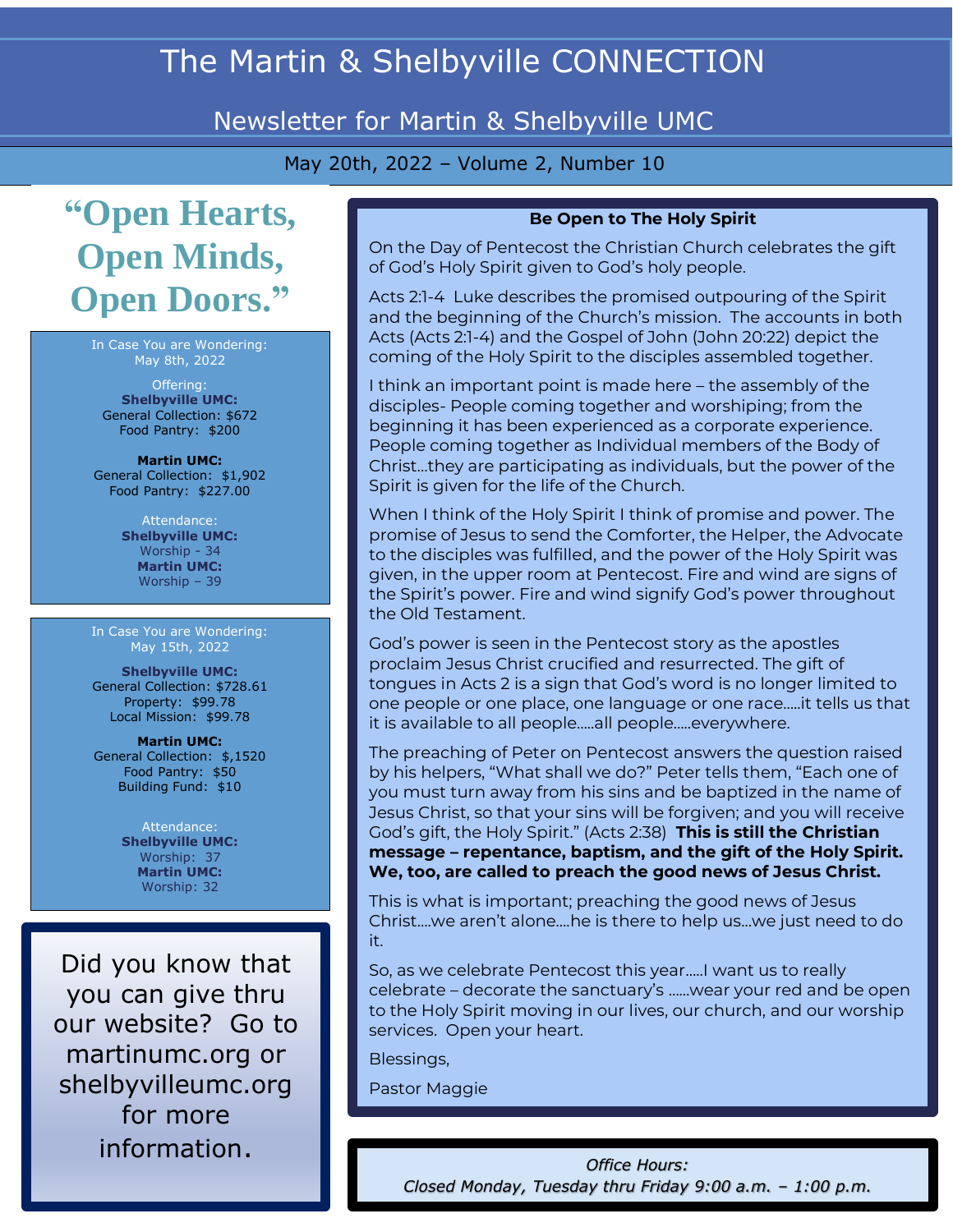### **Graduation Sunday-June 5, 2022!**

Please contact the church office and let us know if you have a graduate that you would like to be honored. Please send us their name, degree/diploma, and school that they are graduating from.

Would you like to contribute to the "gift bag" to honor our graduates? Please let Pastor Maggie know! Gifts would be due by May 29, 2022

> Pentecost Sunday June 5 th, 2022

Let's celebrate! Let's decorate our churches! Let's wear our Red!

**On Pentecost Sunday, we remember the day the disciples received the Holy Spirit in a special way. The story in Acts 2 describes a powerful wind and tongues of fire as the Holy Spirit was poured out on people from all over the world who came to Jerusalem to celebrate a Jewish feast. At the first Pentecost over 3000 people were baptized, creating the first church.**

## **LET'S CELEBRATE!**

Got a minute? Send a card to Merry Ondersma and say hello! Merry Ondersma Comfort Living Home 2918 West Milham Portage, MI. 49024

*Pastor Maggie's Message Sunday, May 22nd, 2022 "Opened the Heart"*

*Pastor Maggie's Message Sunday, May 29th, 2022 "Disturbing the City"*

*Pastor Maggie's Message Sunday, June 5th, 2022 "Overcoming Babel"*

*Pastor Maggie's Message Sunday, June 12th, 2022 "Does Not Wisdom Call"*

*Pastor Maggie's Message Sunday, June 19th, 2022 "From Madness to Stillness"*

*The Connection - next issue announcements/articles/ testimonies are due June 2nd, 2022. Email to: martinshelbyvilleumcs@gmail.com*

# **SAVE THE DATE**

Shelbyville UMC Community Picnic

July 24, 2022 All are welcome! Please plan to come! Details soon!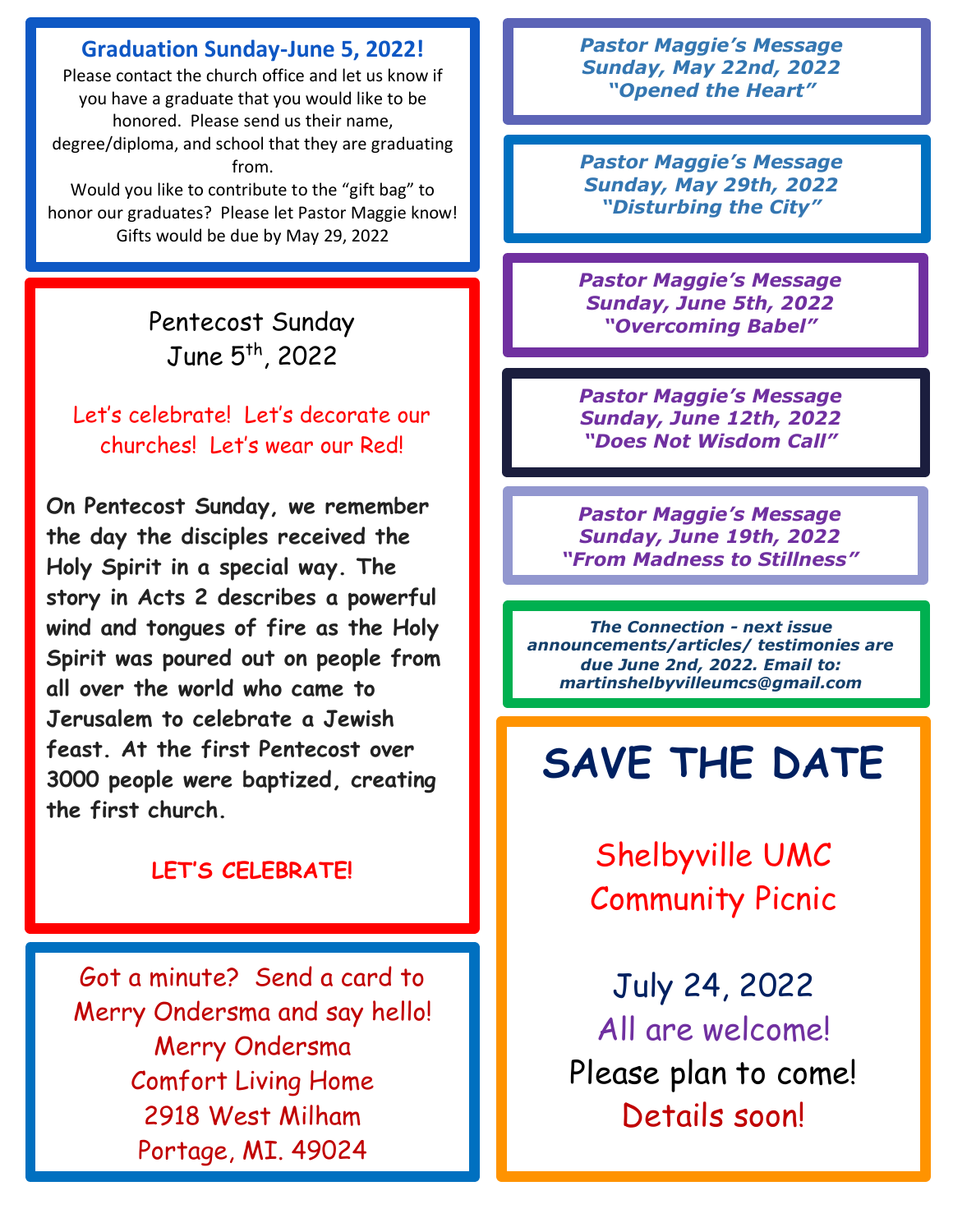# *May 2022 Women's Book Club*

**May/June 2022 – Meeting will be: 10:00 a.m. on Saturday, June 18, 2022 in person or 6:00 p.m. Thursday, June 16, 2022 - Zoom**

**The Well-Watered Woman: Rooted in Truth, Growing in Grace, Flourishing in Faith. Author: Gretchen Saffles**

Discover the bottomless, refreshing Well of God's Word—and experience a fullness and peace beyond your circumstances.

In the chaos of our everyday, it can be difficult to live out and apply the truths of Scripture. We want more of Jesus, but we find ourselves looking to our own lives and accomplishments for our worth and identity. And while that may buoy us for a time, we're often left feeling dried up, discouraged, and longing for more.

Gretchen Saffles knows what it's like to feel overwhelmed and unable to flourish. In *The Well-Watered Woman*, Gretchen leads us to the Well of fullness, the Word of freedom, and the Way of fruitfulness. She teaches that God's Word will satisfy us for all eternity.

Using Scripture and her own personal story of surrender, Gretchen offers spiritually

**Volunteers Needed for Vacation Bible School!**

**Crew Leaders**

**Station Leaders**

**Food Prep**

**Crafters**

**Story Teller**

**Music Coordinator**

**Registration**

**Video Coordinator**

**Photographer**

**Decorators**

**Opening & Closing**

**Assistant**

**DJ Cupcake Puppet**

**VACATION BIBLE SCHOOL - Martin UMC**  $\sim$  the set  $\sim$   $\sim$   $\sim$   $\sim$ **JUNE 13 – June 17 SAVE THE DATE**

Want to ride in the parade? Royal Boulter will be lining up for the parade route with tractor and wagon.

Come and join the fun!

Volunteers are needed to walk alongside the wagon and hand out flyers for Vacation Bible School and other upcoming events!

Can you help us out?



Ceremony will follow the parade at Geib Memorial Park

> **Participants wanted** Call for more info 672-7777